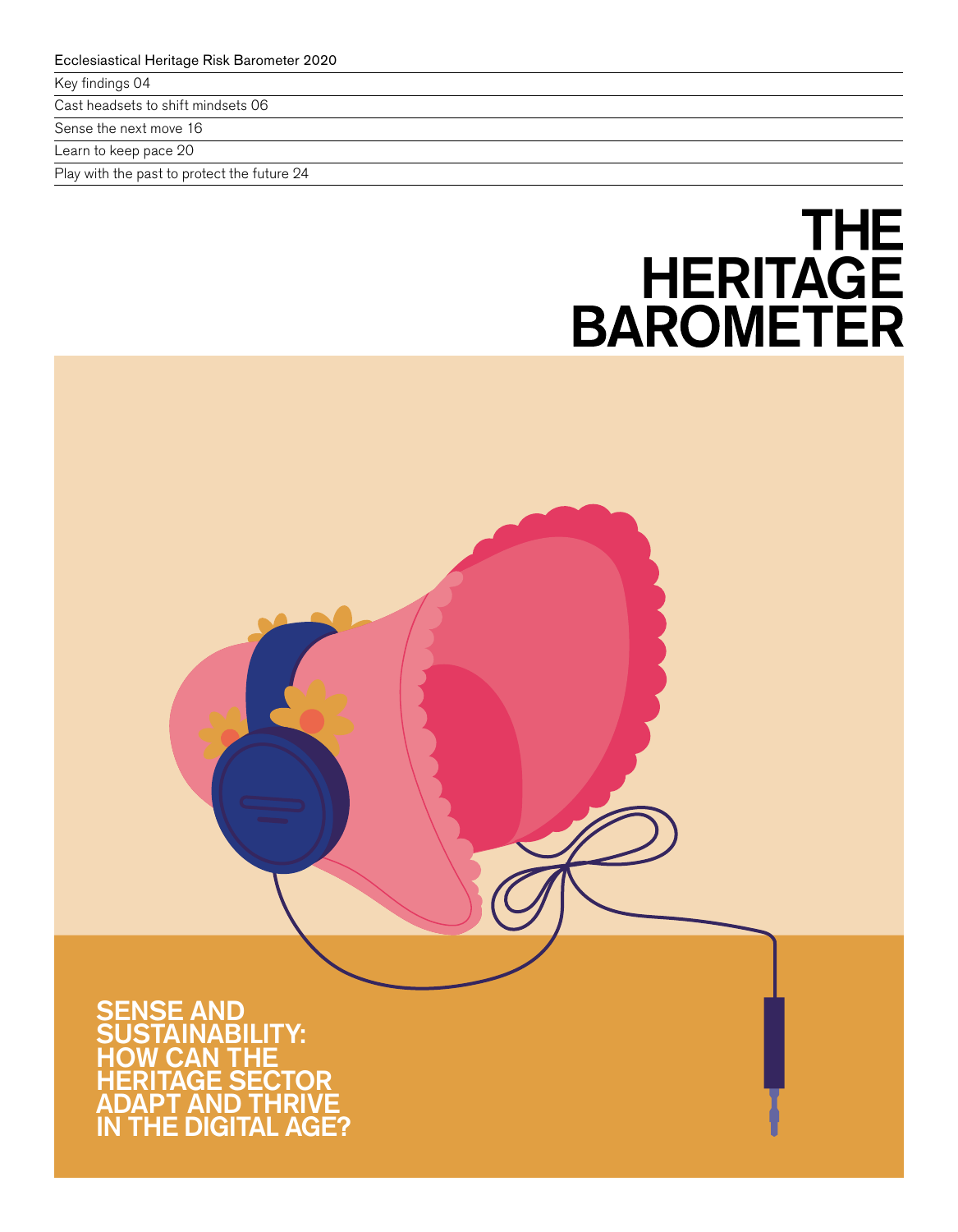

# WELCOME

e live in an age where technology shapes the world around us. Yet traditional definitions of heritage tend to carry more analogue associations. Bricks and mortar, fabric and wood – what business do these have in the digital world and how can they be expected to compete with video games and online streaming services?

The COVID-19 pandemic changed all of that. Technology became fundamental to our survival and the heritage sector had to embrace a new way of interacting with audiences. Museum tours went virtual, theatre productions were live-streamed and family activities went online.

 the themes developed in a one-day workshop in the The future of heritage will be the perfect combination of analogue and digital. Not tech for tech's sake but tech for progress's sake. These were some of stunning Kenwood House on London's Hampstead Heath back in October 2019. Back then, the industry had little idea what events were about to follow but the issues discussed then will undoubtedly remain perennial.

As the leading insurer of Grade I listed buildings in the UK, we've been trusted to protect some of the nation's most treasured properties for over 130 years. Our passion for heritage runs deep and we want to see the sector continue to not just survive but thrive. We believe the changes catalysed by the COVID-19 pandemic present a unique opportunity for the heritage sector and organisations within it to embrace technology and use it to both reduce risk and enhance visitor experiences. How it does this will be key to its survival.

Following the workshop, we surveyed 102 heritage organisations in January and February 2020, to help us get a deeper understanding of the issues raised. It was shortly after this that the outbreak of COVID-19 began and so we have carried out additional research in September 2020 with 500 decision makers who work at museums, galleries, theatres, stately homes and castles, to get the latest perspective. This report captures the findings of all the research and shines a light on the opportunities and challenges of using technology in the heritage sector.

Faith Kitchen, Heritage Director, Ecclesiastical Insurance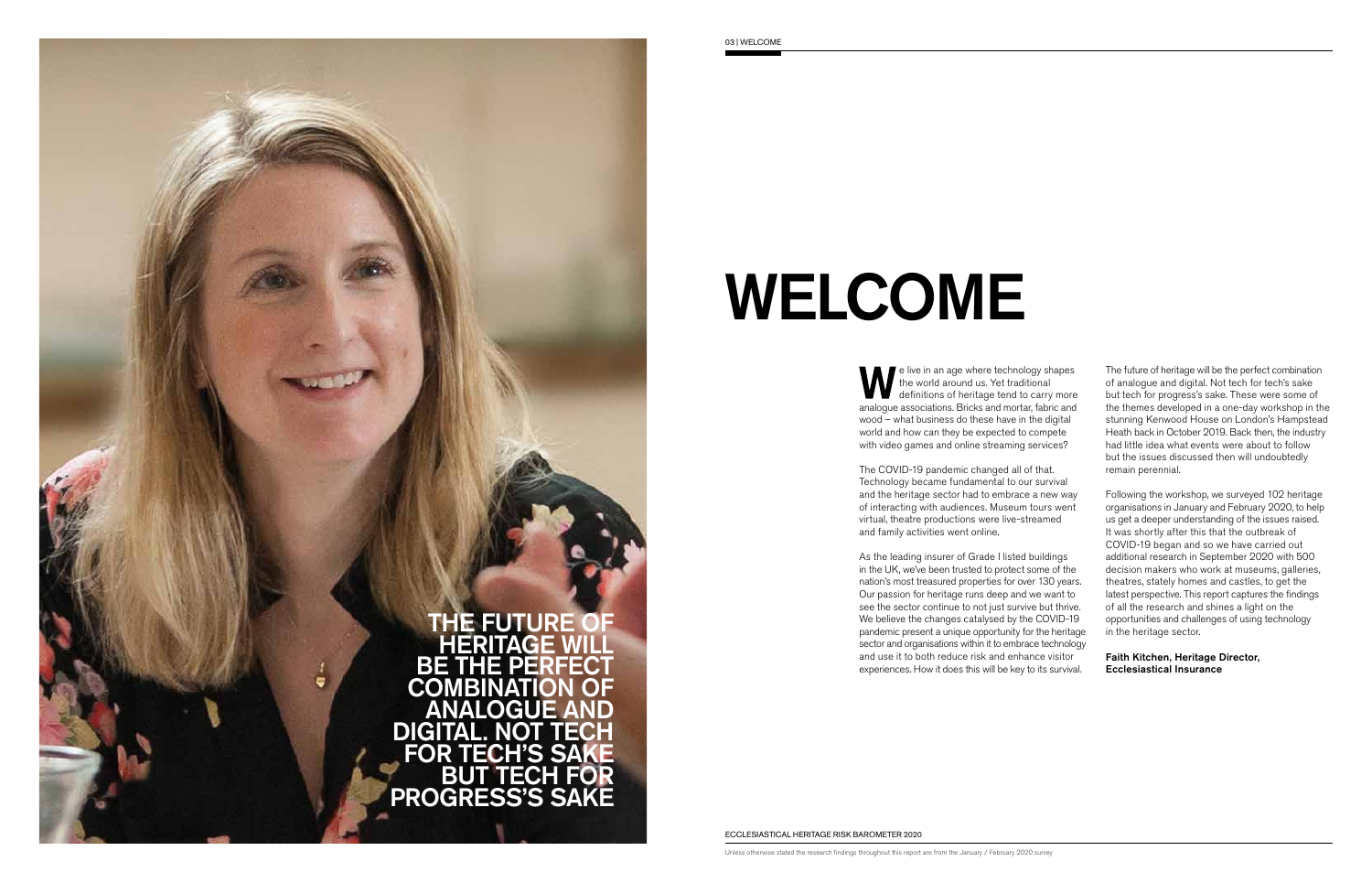| 42% |     | 31% | Lack of funding                                              |
|-----|-----|-----|--------------------------------------------------------------|
| 42% |     | 29% | Increasing costs                                             |
| 38% |     |     | Maintaining and repairing heritage buildings                 |
| 20% | 37% |     | Remaining relevant to new audiences                          |
| 22% | 29% |     | Investing in the right technology for the future             |
| 25% | 25% |     | Political uncertainty / Impact of changing government policy |
| 18% | 28% |     | Lack of digital skills                                       |
| 19% | 26% |     | Lack of diversity among trustees                             |
| 25% | 20% |     | Climate change                                               |
| 17% | 24% |     | Inaccessible buildings                                       |

| 59% |     |     | 17% | Lack of funding                                              |
|-----|-----|-----|-----|--------------------------------------------------------------|
| 48% |     | 26% |     | Increasing costs                                             |
| 37% | 21% |     |     | Maintaining and repairing heritage buildings                 |
| 25% | 33% |     |     | Remaining relevant to new audiences                          |
| 25% | 30% |     |     | Investing in the right technology for the future             |
| 23% | 31% |     |     | Lack of digital skills                                       |
| 28% | 24% |     |     | Political uncertainty / Impact of changing government policy |
| 31% | 19% |     |     | Climate change                                               |
| 23% | 23% |     |     | Lack of diversity among trustees                             |
| 22% |     |     |     | <b>Impact of Brexit</b>                                      |

|                            |                |     |     | 21% | Lack of funding                                              |
|----------------------------|----------------|-----|-----|-----|--------------------------------------------------------------|
| 47%                        |                |     | 26% |     | Increasing costs                                             |
| 39%                        |                | 21% |     |     | Maintaining and repairing heritage buildings                 |
| 25%                        | 31%            |     |     |     | Lack of digital skills                                       |
| 24%                        | 33%            |     |     |     | Remaining relevant to new audiences                          |
| 26%                        |                |     |     |     | Investing in the right technology for the future             |
| 28%                        |                |     |     |     | Political uncertainty / Impact of changing government policy |
| 29%                        |                | 18% |     |     | Climate change                                               |
|                            | 23%            |     |     |     | Lack of diversity among trustees                             |
| 22%                        |                |     |     |     | <b>Impact of Brexit</b>                                      |
| <b>Extremely concerned</b> | Very concerned |     |     |     |                                                              |

The key issues facing heritage organisations in the short term are lack of funding (42%), increased running costs (42%) and maintaining and repairing their property (38%). Unsurprisingly, costs and maintenance remain the core concerns in the long term (the next five years) for heritage organisations.



# WHY DIGITAL MATTERS

echnology is crucial for the future of the heritage sector – in our initial survey more than four in five respondents said it was fundamental to the running of their organisations. Just 20% believe that technology is not fundamental to the running of their organisation and 7% believe that new technology is not an important consideration in the future of their organisation.

> of those we spoke to believed that the sector must embrace new technology or it risks becoming less organisation risks losing relevance if it does not Even before COVID-19, more than two-thirds (69%) relevant, while more than half agree that their own embrace technological change.

The opportunities for the sector to embrace technology are boundless – from reducing running costs, improving the visitor experience and engaging with new audiences to digital record-keeping and protecting the historic fabric of buildings. This report looks at how heritage organisations can make the most of these opportunities and what the sector needs to do to create a digitally-capable environment.

As part of our research into how heritage organisations are using technology, we frst asked them about the biggest challenges facing them over the short, medium and long term.

On top of these, climate change, availability of heritage materials and political change and uncertainty also weigh heavy on organisation's minds. But through all the discussions, the use and future role of technology in heritage was a core thread – more than half of all heritage organisations are concerned about investing in the right technology for the future – so it's this we have chosen to focus on.

With the experience of the last six months behind them, 83% of decision makers actually fear for the future of the heritage sector post COVID-19 if it doesn't adapt and use digital attractions. Yet, nearly half (46%) of heritage organisations don't believe they have the right skills to keep pace with technology-driven changes.

This point was proven as 29% of our September survey respondents said their organisation's workforce had to improve their digital skills to adapt during lockdown. The reasons are not unexpected; lack of funding and lack of clarity in training and continuing professional development (CPD) all play their part. But can the sector adapt and thrive in the digital age and how?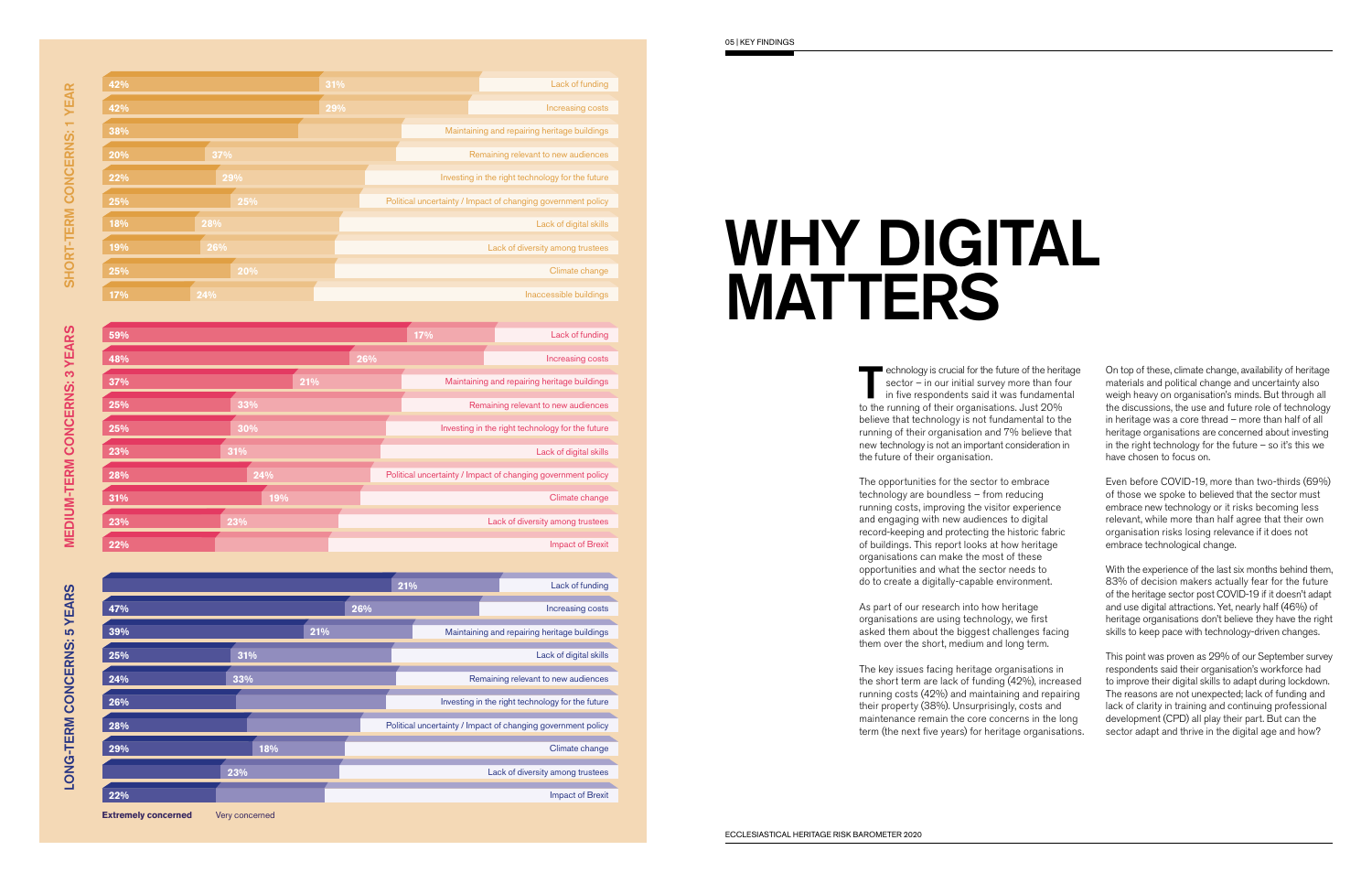### CAST HEADSETS TO SHIFT MINDSETS

Ore than three-quarters (78%) of UK heritage<br>organisations agree that the use of new<br>technology is an important consideration organisations agree that the use of new technology is an important consideration in the future / planning of their organisation, with 59% agreeing that they risk losing relevance if they don't embrace technological change.

#### Attitudes towards technology

The COVID-19 pandemic has brought to the fore the importance of technology for heritage organisations. Without physical visitors, attractions had to act fast in

creating or relying on digital experiences to engage audiences. 87% of Britain's heritage attractions started offering digital attractions due to COVID-19 according to our latest research. Galleries have opened up their exhibitions online, theatres live-streamed performances and you can even have a VR tour of Buckingham Palace. Certain parts of the sector have had to accelerate their adoption of technology in very challenging circumstances, and only 2% have no plans to offer digital attractions in the future.

#### WE ASKED OUR RESPONDENTS: HOW FAR DO YOU AGREE WITH THE FOLLOWING STATEMENTS?



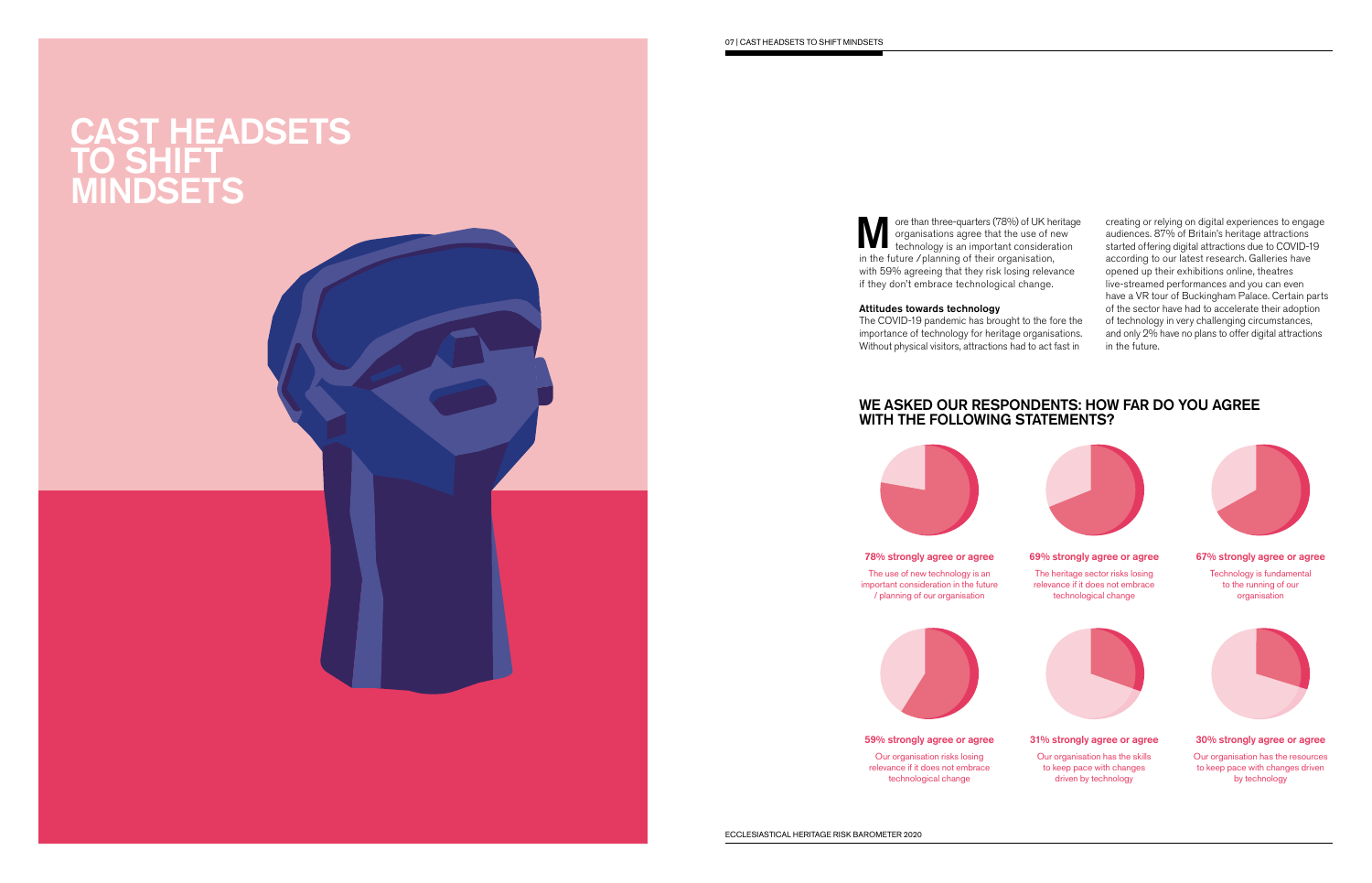#### WE ASKED OUR RESPONDENTS: WHERE CAN TECHNOLOGY HAVE THE BIGGEST IMPACT IN YOUR ORGANISATION?



Social media is the most widely used technology for engaging audiences with 90% of heritage organisations using it in some form (primarily through Facebook, Twitter and Instagram). However, while many in the sector can see the benefits of using

In our research carried out before the pandemic, 84% of heritage organisations said that improving the visitor experience is where the use of new technology can have the biggest impact, with 72% agreeing it can result in an increase in visitor numbers. Fast forward seven months and now 87% of those in the September survey said that digital attractions will be important to their organisation in the future, with 36% saying it will be extremely important.

 potentially reduce footfall as people might not want digital to reach audiences, some fear this could to visit in person. But when that footfall was removed completely by the lockdown, four in five (80%) of those surveyed felt the use of digital attractions became more important for their organisation, a quarter said this had greatly increased.

#### WE ASKED OUR RESPONDENTS: WHICH OF THE FOLLOWING TECHNOLOGIES DOES YOUR ORGANISATION USE TO ENGAGE

## / ATTRACT VISITORS?

'There's a real sense that some are scared of digital as something which is not as good as the real thing,' says James Delaney, founder and managing director of design studio and consultancy BlockWorks, which has run a season of successful Minecraft workshops with English Heritage, involving recreating scale models of Dover and Kenilworth Castles.

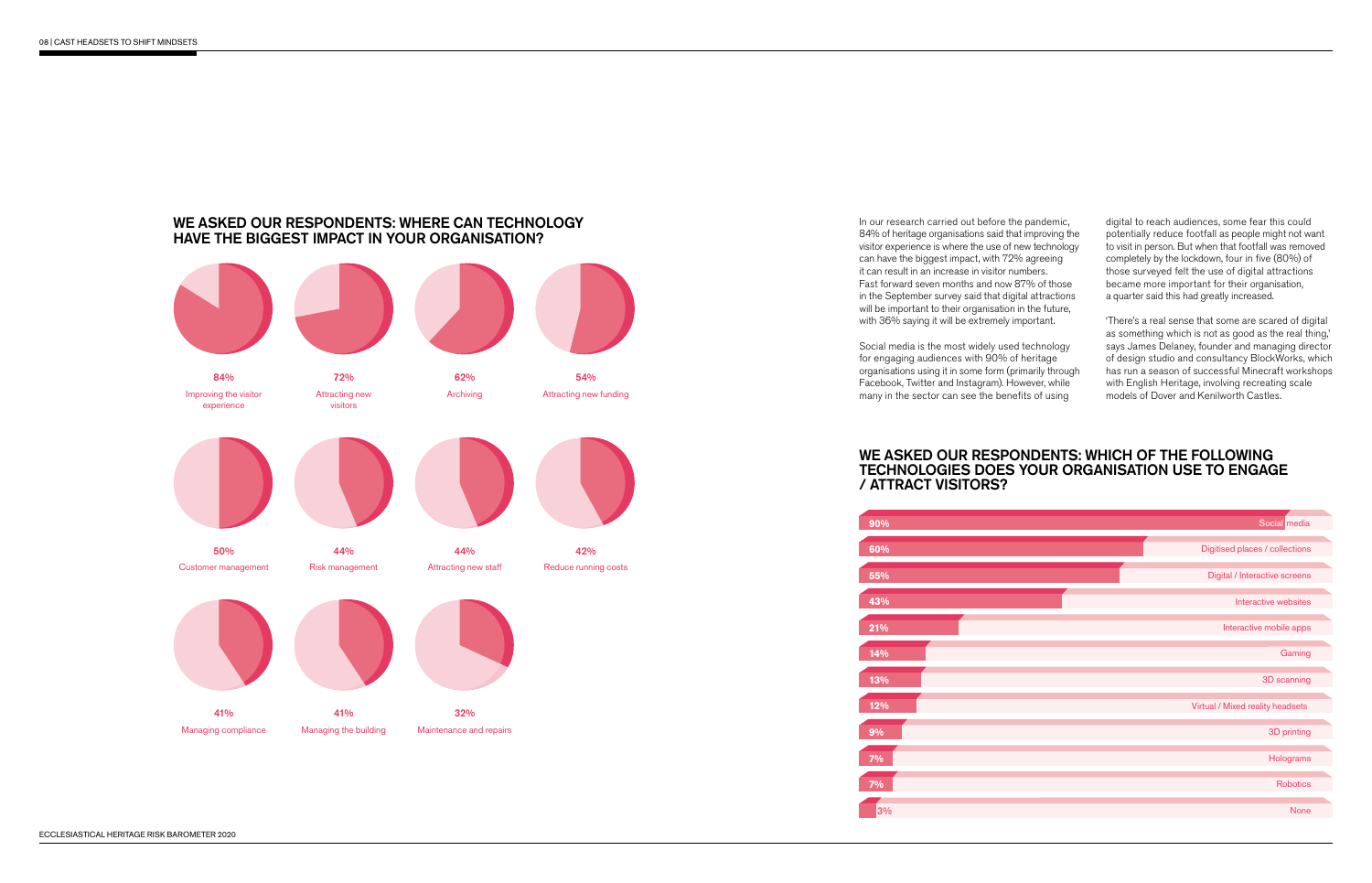Some of the responses to our survey supported this concern. One respondent said: 'I don't think technology can improve our visitor experience as people come to see this building and enjoy history, not stare at a screen.'

 are areas of virtual environments and augmented However Delaney argues that heritage organisations should push their fears aside and embrace tech to stay relevant, even post COVID-19. 'Using tech for engagement and getting new audiences interested, along with tech in surveys and conservation, seem to be well accepted,' he says. 'But less well-explored and virtual reality experiences. 2.5bn people across the world are regular gamers and gaming has caught up with flm and TV and mainstream media. This needs to be recognised.'

There's a perception, says Delaney, that encouraging people to play video games detracts from the 'real' thing but, he says, 'often things they experience in a game and at home can motivate them to go and see the real thing. If you read Harry Potter and go to Edinburgh you're excited to see the castle; the famous steps in New York as seen in Joker attracted thousands of Instagram visitors. Video games are distortions of our reality and when people play games they make connections to that reality.'

Anyone with any doubt about the place of video games in modern heritage need look no further than the realistic 3D version of the 12th-century

#### THERE'S A REAL SENSE THAT SOME ARE SCARED OF DIGITAL AS SOMETHING WHICH IS NOT AS GOOD AS THE REAL THING. OFTEN THINGS THEY EXPERIENCE IN A GAME AND AT HOME CAN MOTIVATE THEM TO GO AND SEE THE REAL THING.

JAMES DELANEY FOUNDER AND MANAGING DIRECTOR, BLOCKWORKS DESIGN STUDIO AND CONSULTANCY

Previous research from Ecclesiastical<sup>2</sup> has found that over half (52%) of young people who had visited a heritage organisation online said the digital experience inspired them to want to visit in person.

Notre Dame used in the Assassin's Creed Unity game that gave insight to those reconstructing the fire-ravaged cathedral. Certainly, COVID-19 caused the fast forward button to be pressed and now adoption is increasing rapidly. In the recent survey, three in five (60%) of those already offering or planning to offer digital attractions, say they will introduce virtual events. Half plan to offer video content, 44% virtual tours and 40% plan to run social media question and answer sessions.

#### The case for personalisation

As boundaries between heritage and entertainment blur, there's a real risk that visitor expectations will leave traditional heritage behind. There's a recognition that new revenue streams are needed but in order to make the most of the possibilities a broader dialogue and a shift in mindset is needed.

'Relevance has always been a challenge for the industry,' says a leading conservator, 'If you look at this historically then the industry has to adapt and the challenge is that different sites and museums are individual and unique. So you really have to understand your site and its use in order to maintain its relevance and, ultimately, its sustainability.'

The Department of Culture, Media and Sport (DCMS) highlighted in its June 2019 Progress Report<sup>1</sup>, 'Culture is Digital' that 'the average Briton spends 24 hours a week online'. It said, 'Digital activity is increasingly becoming the new ordinary'. As that report, our own research and The Heritage Alliance – Heritage Digital's survey highlights, poor or average digital skills are holding back heritage organisations.

'The heritage sector is at risk of becoming irrelevant, or left behind, unable to connect with younger, wider and more diverse audiences and volunteers in comparison to other sectors, or compete for funding,'

#### THE HERITAGE SECTOR IS AT RISK OF BECOMING IRRELEVANT, OR LEFT BEHIND, UNABLE TO CONNECT WITH YOUNGER, WIDER AND MORE DIVERSE AUDIENCES AND VOLUNTEERS IN COMPARISON TO OTHER SECTORS.

DELPHINE JASMIN-BELISLE DEVELOPMENT AND MEMBERSHIP MANAGER, HERITAGE ALLIANCE

says Delphine Jasmin-Belisle, development and membership manager at The Heritage Alliance, 'This in turn will impair its sustainability and capacity to protect and keep heritage and the historic environment alive for current and future generations.'

One of the solutions is to create a more personalised visitor experience. We know that personalising and making the visitor experience relevant to future audiences is important to the heritage sector. As much as 70% said personalising the visitor experience to engage future audiences was important, with 35% rating it as extremely important. However, despite this perceived importance, a third of heritage organisations are currently doing nothing to support it. Though 84% said tech could have the biggest impact on visitor experience and 42% said that heritage organisations need to offer a 'unique experience' for visitors, only half said they were planning to increase investment in visitor experience technology over the next 12 months, dropping to 10% in the next three years.

However, if funds allowed, 31% said they would invest in interactive mobile apps and 24% virtual / mixed reality headsets. Comments from the sample who didn't consider it important included, 'we don't think personalisation is the way forward', 'we are so small that every visit is personalised anyway if people want it to be,' 'we have more immediate priorities'.

But at the same time there's a line to observe. 'You do sometimes see really cheesy projects, just for the sake of it,' says James Delaney, 'there's a real case to be made for digital authenticity.'

Andy Gawin-Warby, senior partner of social value consultancy, The Envoy Partnership which has worked with organisations such as Historic England, agrees: 'Sometimes a virtual reality component (online or in-house) can be very engaging, but it can all be easily overdone, killing some of the authenticity and novelty.'

#### WE ASKED OUR RESPONDENTS: HOW IMPORTANT IS PERSONALISING VISITOR EXPERIENCES TO ENGAGE FUTURE AUDIENCES?



- Extremely important 35%
- Very important 35%
- Not very important 19%
- Not at all important 11%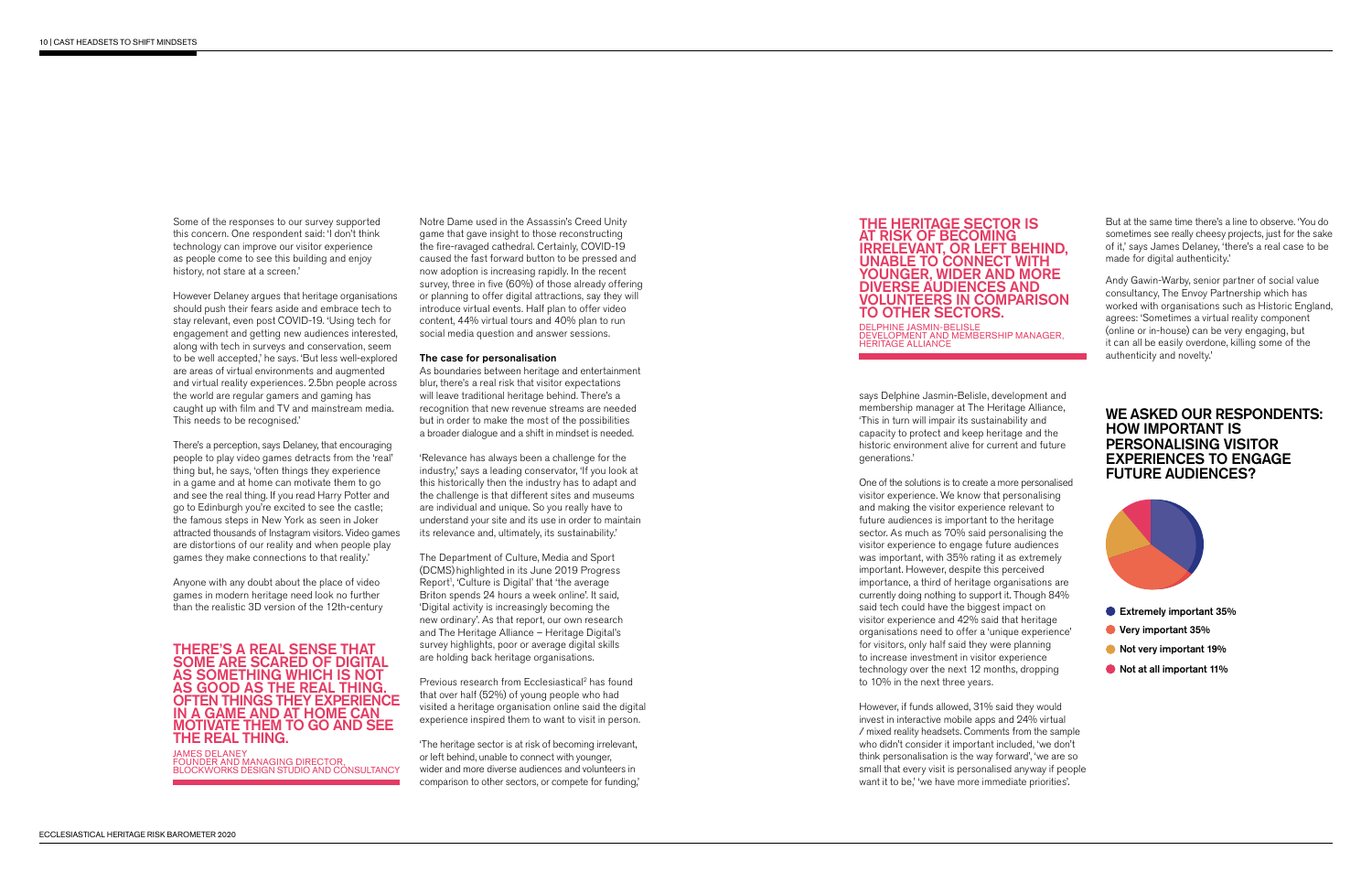

#### WE ASKED OUR RESPONDENTS: HOW MUCH DO YOU AGREE OR DISAGREE WITH THE FOLLOWING STATEMENTS?



#### WE ASKED OUR RESPONDENTS: IF YOU HAD THE FUNDS, WHICH TECHNOLOGIES WOULD YOUR ORGANISATION MOST LIKELY INVEST IN?

| 42% | Interactive websites             |
|-----|----------------------------------|
| 35% | Digital / Interactive screens    |
| 31% | Interactive mobile apps          |
| 27% | Digitised places / collections   |
| 24% | Virtual / Mixed reality headsets |
| 19% | Holograms                        |
| 15% | 3D scanning                      |
| 13% | 3D printing                      |
| 10% | Gaming                           |
| 10% | <b>Robotics</b>                  |

#### WE ASKED OUR RESPONDENTS: WHICH DIGITAL ATTRACTIONS DOES YOUR ORGANISATION PLAN TO OFFER IN THE FUTURE AS A RESULT OF COVID-19? September 2020 survey



#### WE ASKED OUR RESPONDENTS: OF THOSE WHO EITHER CURRENTLY DO, OR PLAN TO OFFER DIGITAL ATTRACTIONS, HOW WILL YOUR ORGANISATION CHARGE PEOPLE TO ACCESS DIGITAL ATTRACTIONS IN THE FUTURE?

September 2020 survey



57% 48% 6%

Membership subscription Small donation One-off fee We will not charge people

44%

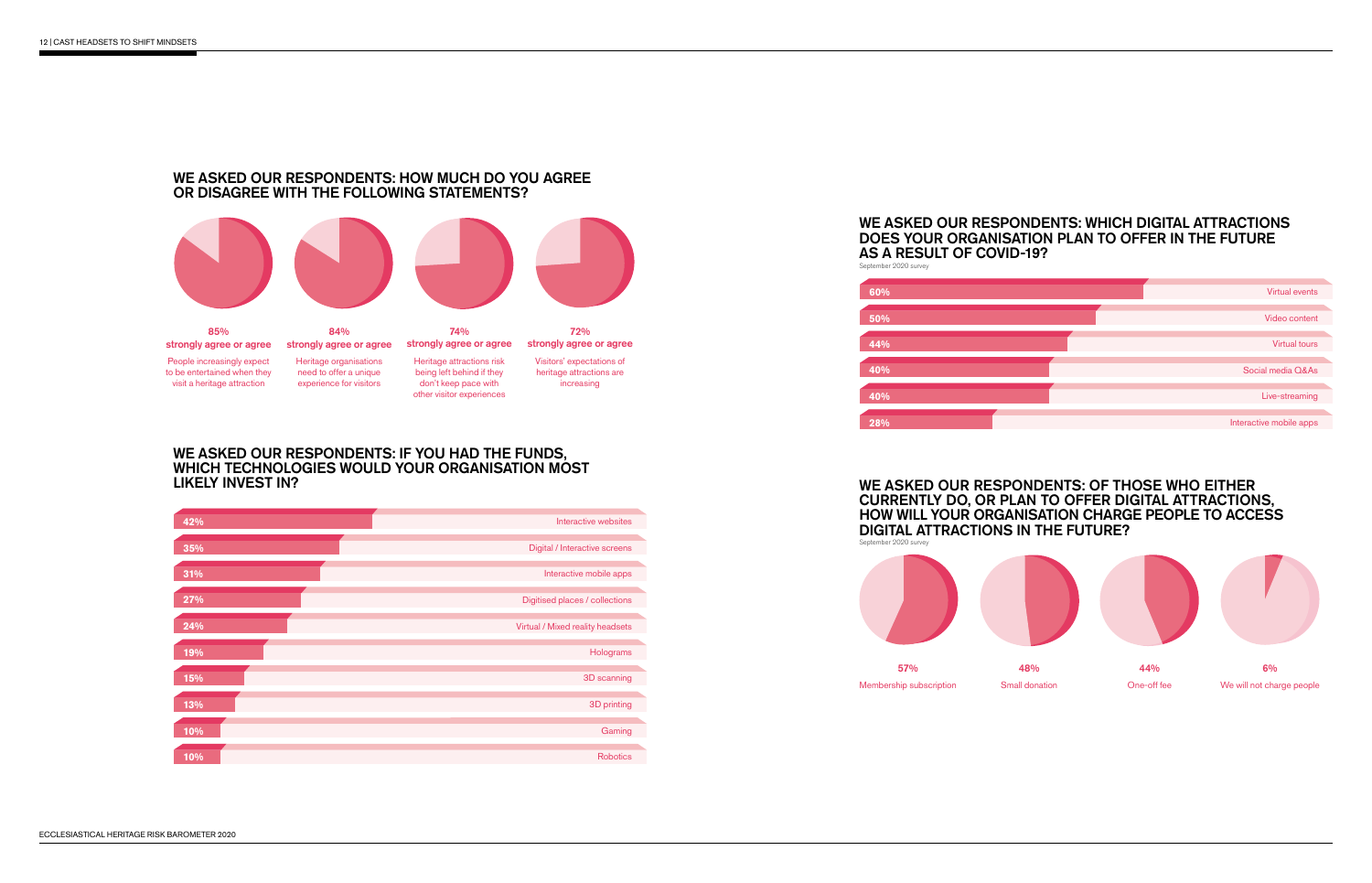#### Investing in the future

Our January / February survey found nearly half of those we spoke to were planning to increase their technological investment in the next 12 months – principally on interactive websites, apps and at-venue screens. However, the impact of COVID-19 may well affect these decisions and where the focus of any spending might fall. In September, a resounding 90% agree that the heritage sector needs to invest more heavily in technology in order to thrive. With well over a third (41%) strongly agreeing this is the case. A Historic England report<sup>3</sup> found that nearly four out of five (76%) of respondents report lost business in the short term, and nearly three out of five (58%) had postponed or cancelled income-generating events as a result of the pandemic.

#### A MORE RESILIENT AND SUSTAINABLE SECTOR WILL INCREASINGLY USE DIGITAL TECHNOLOGY TO IMPROVE ITS EFFICIENCY, GROW SUPPORT, AND BE EQUIPPED FOR INNOVATIVE THINKING, USING ITS RESOURCES TO CHAMPION HERITAGE AND COMMUNICATE ITS ROLE IN CHANGING LIVES.

DELPHINE JASMIN-BELISLE DEVELOPMENT AND MEMBERSHIP MANAGER, HERITAGE ALLIANCE

Just a quarter of people we spoke to at the start of 2020 agree that their organisation has the resources to keep pace with technological-driven changes in the sector. Unsurprisingly, funding and current infrastructure are issues, with more than 80% of heritage organisations saying that the lack of funding in the sector is a barrier to using new technology. Conversely more than half (54%) of heritage organisations believe that technology can help them attract new funding. 'A venue can be creative and experientially engaging without much need for technology, whilst still enhancing the interpretation

and making a long-lasting effect on someone's experience,' says Gawin-Warby 'That requires a lot of set up and careful thinking as to managing and shaping – and exceeding – audience expectations.'

However, Gawin-Warby says, 'for heritage organisations that need a lot of tech for archiving, or simply due to the nature of their collection, it may make more sense to invest in appropriate and proportionate forms of technology for their interpretation.' 'The challenge with digital and the heritage sector goes beyond having the 'right digital tools' in place,' says Jasmin-Belisle, 'The key need is to embed a digital strategy and culture throughout heritage organisations.' She adds, 'A more resilient and sustainable sector will increasingly use digital technology to improve its efficiency, grow support, and be equipped for innovative thinking, using its resources to champion heritage and communicate its role in changing lives.'

Of course this is the dream but, as Dr Heather Smith, equality specialist at the National Trust, points out, there are barriers. These include, 'resources – fnancial and human, knowledge development, planning to be sure that we are able to land any new technology successfully and the opportunity of working collaboratively to find out what other organisations are utilising to help us with decision-making.'

There is of course the question, can investing in technology help to generate an income stream? We put this to the sector in the September survey. Many of those already offering digital attractions, or planning to, say they will start to charge people to access them. More than half (57%) said this will be via a membership subscription; 44% will be considering implementing this with a one-off fee and 48% will be via a small donation. Only 6% do not plan to charge for their digital offerings in the future.

English Heritage offered live coverage of the summer solstice at Stonehenge this year. Events were live-streamed across their social media channels reaching people across the globe. While the event was free to attend, viewers were asked to make a small donation on a voluntary basis.

#### WE ASKED OUR RESPONDENTS: WHICH OF THE FOLLOWING ARE BARRIERS TO USING NEW TECHNOLOGIES IN YOUR ORGANISATION?







49% Lack of time



29% Lack of in-house knowledge

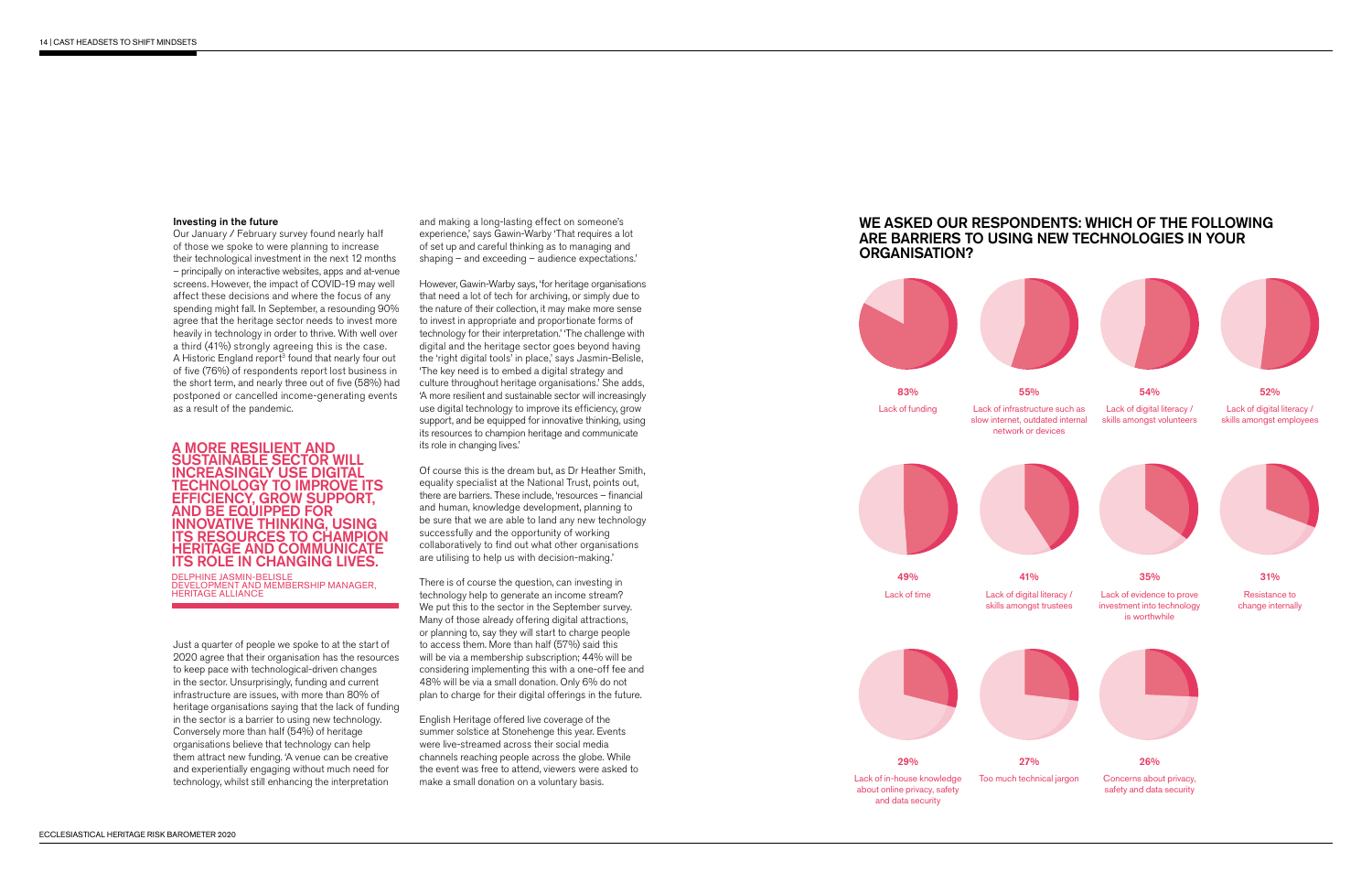

 to maintain or conserve but some 41% of our n our sample, the top three maintenance<br>and conservation concerns are retaining<br>the right skills, reducing maintenance costs<br>and fire. Approximately a third (32%) of all<br>heritage organisations are not using technology n our sample, the top three maintenance and conservation concerns are retaining the right skills, reducing maintenance costs and fire. Approximately a third (32%) of all sample believe that tech could have a real impact on reducing compliance and managing the building, with the same amount agreeing that it would help with reducing running costs. Thirty two per cent agree that it could impact maintenance and repairs.

It's clear that some organisations are missing a trick, says Nicholas Hartley, Ecclesiastical's head

of business improvement and innovation: 'Maintenance costs alone can account for a significant part of a heritage building's annual budget and maintaining these buildings can often be difficult and very expensive. Scheduled maintenance programmes are often too rigid or out of date and the standard, onsite facility management model focuses on failure and reactive repairs. This often results in staff deployment, unexpected disruption and unwanted downtime for the property.'

In fact, Historic Royal Palaces<sup>4</sup> announced in June that it spent £37m solely on conservation and maintenance in the last financial year.

| 32%    | Retaining the right skills / expertise |
|--------|----------------------------------------|
| $31\%$ | Reducing maintenance costs             |
| 22%    | Risk of major fire                     |
| 20%    | Risk of escape of water (leaks)        |
| 19%    | Hiring the right skills / expertise    |
| 15%    | Old building / Infrastructure          |
| 15%    | Improving energy efficiency            |
| 11%    | Impact of extreme weather events       |

#### WE ASKED OUR RESPONDENTS: OUT OF THE FOLLOWING WHICH ARE YOUR ORGANISATION'S TOP THREE MAINTENANCE /CONSERVATION CONCERNS?

| 32% |  |
|-----|--|
|     |  |
| 31% |  |
|     |  |
| 22% |  |
|     |  |
| 20% |  |
|     |  |
| 19% |  |
|     |  |
| 15% |  |
|     |  |
| 15% |  |
|     |  |
| 11% |  |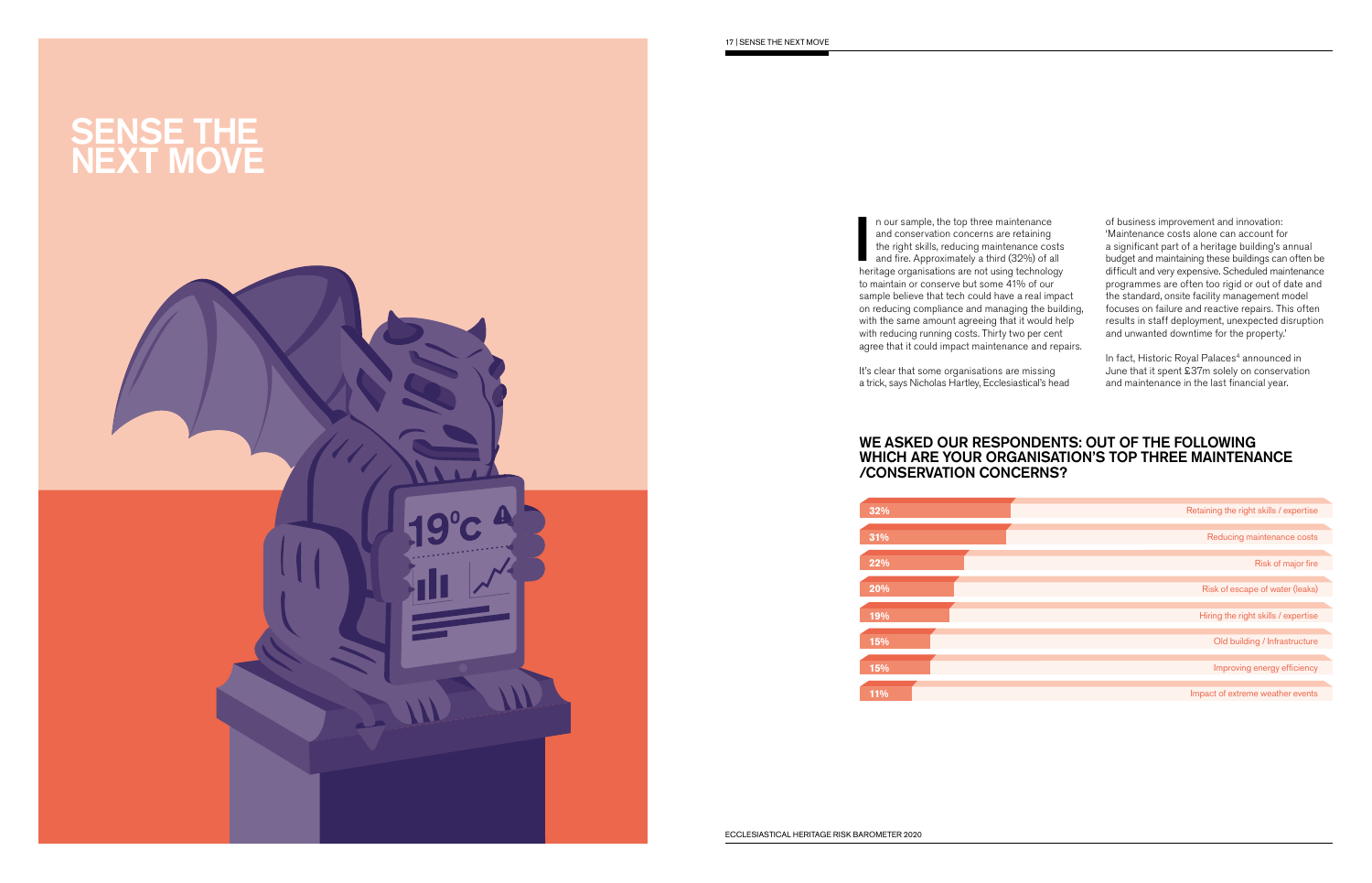Technology is being used well by some in cutting operational expense. 59% of our sample said they used sensor technology for maintenance / conservation. At Kenwood House, for example, wireless battery-operated sensors are being used to discreetly monitor machinery and environmental changes within the building.

The numerous sensors that have been installed upload data 24/7 to the platform which uses machine learning to analyse this large volume of information and builds up a pattern of normal operation. It then uses these data-driven insights to focus on the probability of what could happen and triggers an alert to the property management team who can then investigate and undertake maintenance.

The data platform can be viewed remotely on a computer, phone or tablet and the automatic alerts mean that the onsite team can react to any incidents before they become disruptive events. Hartley says 'Sensor technology now enables property managers to move beyond reactive or preventative programmes into a new era of predictive maintenance'.

NICHOLAS HARTLEY<br>HEAD OF BUSINESS, IMPROVEMENT AND INNOVATION, ECCLESIASTICAL

At Worcester Cathedral, drone technology has been used to survey the external building envelope to look for damage to slates, tiles, stonework or missing pointing without the need to send people up to the roof or deploying scaffolding. Elsewhere, thermography is being used by some as a way of preventing fres by picking up electrical issues before they become dangerous. And in maintenance terms, being able to monitor, for example, how cracks are moving over time, means maintenance teams are able to predict future damage and budget for repairs.

#### SCHEDULED MAINTENANCE PROGRAMMES ARE OFTEN TOO RIGID OR OUT OF DATE AND THE STANDARD, ONSITE FACILITY MANAGEMENT MODEL FOCUSES ON FAILURE AND REACTIVE REPAIRS. SENSOR TECHNOLOGY NOW ENABLES PROPERTY MANAGERS TO MOVE BEYOND REACTIVE OR PREVENTATIVE PROGRAMMES INTO A NEW ERA OF PREDICTIVE MAINTENANCE.

#### WE ASKED OUR RESPONDENTS: DOES YOUR ORGANISATION CURRENTLY USE ANY OF THE FOLLOWING TECHNOLOGIES FOR MAINTENANCE/CONSERVATION?



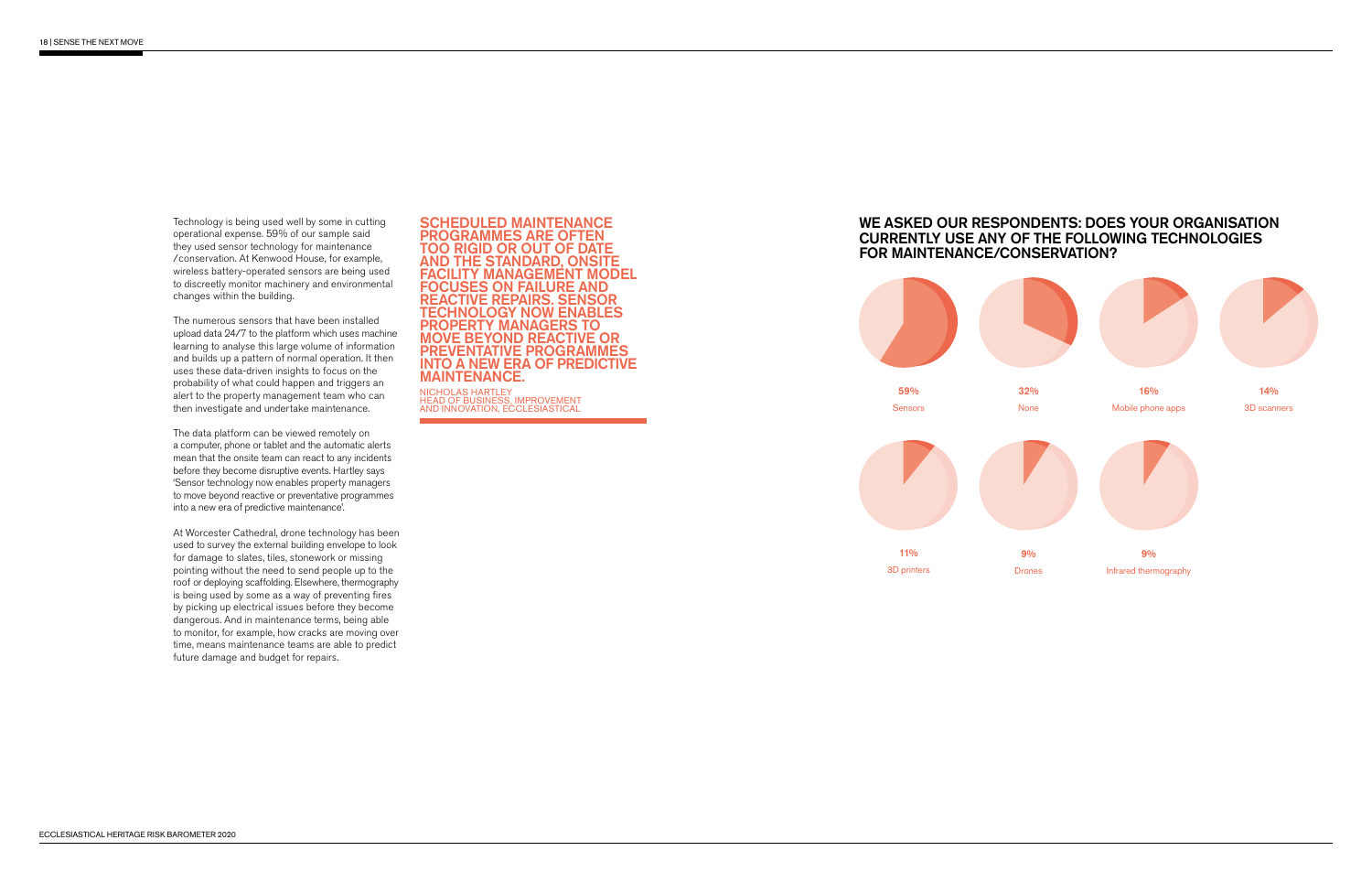

Though there is real keenness for technological<br>innovation among heritage professionals,<br>there is a skills gap, on top of the financial<br>limitations A 2010 ronast from Historic England<sup>5</sup> innovation among heritage professionals, there is a skills gap, on top of the financial limitations. A 2019 report from Historic England<sup>5</sup> estimates that approximately £140m of potential Gross Value Added (GVA) was lost in the sector due to skills shortages in 2016.

#### Building up the skills rampart

 thought their organisation does not have the right In our pre-COVID-19 research, more than 40% skills to keep pace with technology-driven changes and an additional 28% were unsure. More than half of heritage organisations believe that the lack of digital skills amongst their employees and staff was also stopping them embrace new technology. Again, this was borne out in the follow up research, where more than a quarter (29%) said their organisation's workforce had to improve their digital skills in order to adapt during lockdown. Of those needing to improve their skills 81% found this challenging, 23% extremely so.

The original research highlighted areas such as a lack of in-house knowledge about online privacy, data safety and data security was cited by 29% of our respondents as a key barrier to using new technology. In addition, 41% mentioned a lack of digital literacy skills among trustees.

Our initial discussions revealed that the large numbers of small organisations, with lots of volunteers and lower-paid staff means that people 'zigzag' around the sector. This means it can be difficult to maintain rigorous and consistent training in the right areas.

'Technology and data will be the way forward,' a leading conservator told us, 'We need data as supporting evidence – whether that is for modelling, maintenance, surveying, collections, or condition checking; the list is endless. So in terms of skills, the understanding of how to obtain accurate and scientific data which makes it valid, is crucial and being able to interpret it, is essential.'

 Fund grant to deliver a high-quality UK-wide training In response to this campaign, in 2019 The Heritage Alliance formed a consortium of heritage and digital experts 'Heritage Digital' 7 in partnership with Media Trust, Charity Digital and Naomi Korn Associates. The consortium was awarded a Heritage

Security is a major hurdle with tech, she adds: 'Architectural plans, documents such as fnance and reports, photographs or 360 degree pics, (showing alarms, cameras or positions of valuable objects) must be kept safe with hard copies kept to a minimum. Document control has changed a lot over the years – everything was kept in paper format and audited onsite, now it is pretty much all digital. Small, medium and larger organisations will deal with all of this differently and will probably have different skill sets and experience. You do have to understand who you are managing when it comes to technology in practice and adoption – and this is a skill set of its own.'

Surprisingly, cyber security wasn't one of the biggest concerns in our sample, with only 13% saying they were 'extremely concerned' – 33% were not at all concerned. However, our own 2018 research 6 found that 1 in 10 heritage organisations have experienced a cyber attack. The same research found that nearly two-thirds of organisations (64%) didn't have a cyber security plan, 70% were without cyber security training and 71% without cyber insurance in place.

Half of all organisations agree that it is difficult to recruit people with digital skills in the heritage sector. There is some agreement that closer collaboration and increasing digital skills via training or recruitment of new staff, will help to create a digital culture in the sector but that ultimately pay will be the primary carrot to get the right skills.

The Heritage Alliance initiated conversation with the Heritage Fund more than two years ago on the need for communications and digital skills training for the sector. This fed into the Heritage Fund strategy and its new 'Digital Skills for Heritage' campaign.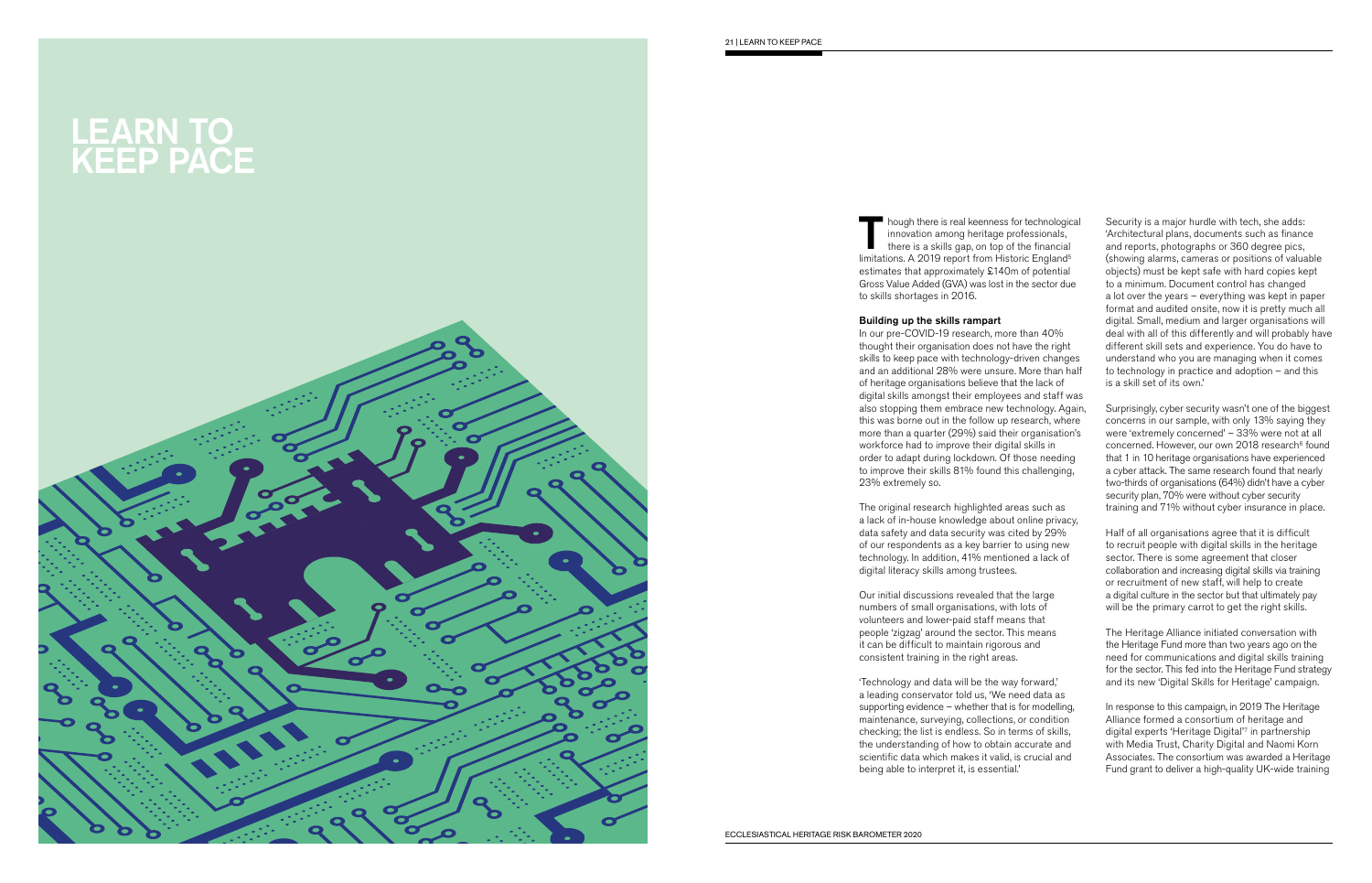programme for the heritage sector, informed by Heritage Digital's digital skills survey, which took place in August 2019. Jasmin-Belisle says: 'Our aim is to drive the digital maturity of the heritage sector and set heritage organisations on a journey of digital skills development that will continue beyond the programme. As a result, an empowered sector will be able to reach broader audiences, engaging them through inclusive and diverse content.'

However, a key issue is time, with some taking the view that 'managing technology can take up time that is better spent looking after a museum and its collections.' Some spoke of their struggle to go anywhere for continuous professional development (CPD) in digital skills due to staffing issues; and others said they missed out on vital training because museums and galleries were seen as low priority by council IT specialists.

#### Peering above the parapet: collaboration and sharing

'Collaboration requires time, resource, and commitment,' says Gawin-Warby, 'It relies on motivating other people, and showing your own motivation, leading by example at all times, and then sharing and showing the benefits.'

Across the board, collaboration is seen as crucial. One of our respondents believed that 'the bigger richer venues need to do more to support the smaller ones', another suggested that 'archives are way ahead of museums in digitalising and should share good practice and expertise more'.

> and it has a research relationship with the University are working with smaller organisations on specific The National Trust is also collaborating with the Research Centre for Museums and Galleries at the University of Leicester to test inclusion hypotheses of Oxford. 'Locally', says Dr Smith, 'our properties pieces of work and also on the place of the property in the local community.'

> There is a real sense that the sector wants to collaborate more effectively. The Heritage Volunteering Group has a mission to help organisations unlock the power of volunteering through collaboration and best practice. There is a twice yearly networking forum, annual conference and regional networks to bring people together to share ideas, and help transform volunteering in the heritage sector. The National Trust is doing an increasing amount of collaborating through its 'Everyone Welcome' work. Says Dr Smith: 'Learning from and with others is really important to develop a more inclusive organisation, and a methodology which grows support and connection – amongst different communities – with our places.'

#### LEARNING FROM AND WITH OTHERS IS REALLY IMPORTANT TO DEVELOP A MORE INCLUSIVE ORGANISATION.

DR HEATHER SMITH<br>EQUALITY SPECIALIST, NATIONAL TRUST

#### WE ASKED OUR RESPONDENTS: WHICH OF THE FOLLOWING SKILLS WILL THE HERITAGE SECTOR NEED IN THE FUTURE IN ORDER TO THRIVE?



#### WE ASKED OUR RESPONDENTS: WHICH OF THE FOLLOWING DO YOU THINK ARE BARRIERS THAT PREVENT PEOPLE FROM WORKING IN THE HERITAGE SECTOR?

| 67% | Low pay                                                                      |
|-----|------------------------------------------------------------------------------|
|     |                                                                              |
| 29% | A lack of good careers information demonstrating the range and scope of jobs |
|     |                                                                              |
| 27% | Lack of development opportunities                                            |
|     |                                                                              |
| 15% | Lack of role models championing the sector                                   |
|     |                                                                              |
| 14% | <b>Expensive training</b>                                                    |
|     |                                                                              |
| 9%  | Lack of roles available                                                      |
|     |                                                                              |
|     |                                                                              |

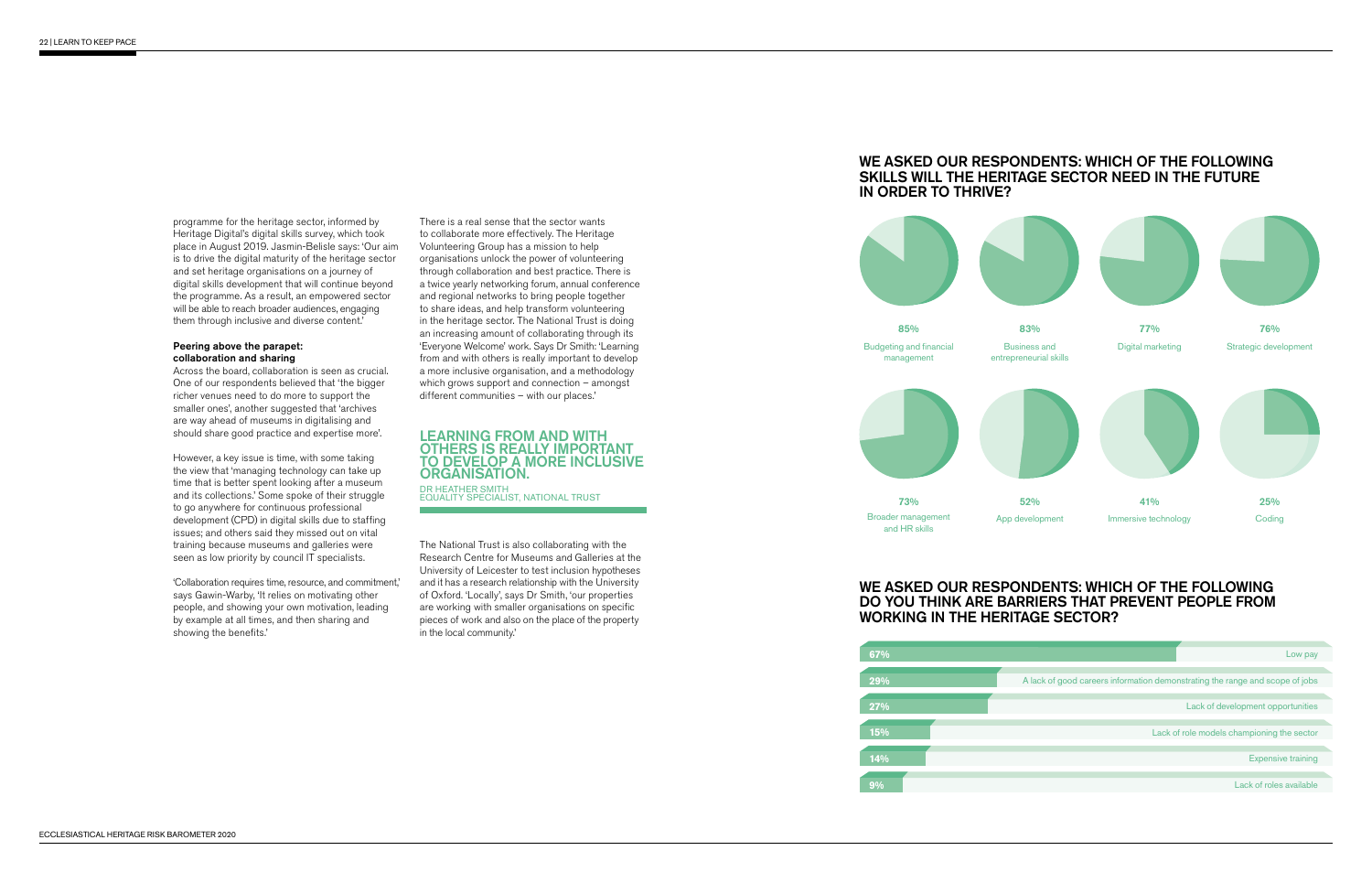### PLAY WITH THE PAST TO PROTECT THE FUTURE

The main risk to the heritage sector is lack<br>
of relevance. People don't come, revenues<br>
drop and this, in turn, prevents the innovation<br>
precessary to the visible with the innovation of relevance. People don't come, revenues necessary to stay relevant. 'However, it's an unusual organisation that isn't looking at the world of digital to understand what it can do for them,' says Alex Book, chief strategy officer at augmented reality practice Arcade, which helps visitor attractions use immersive experiences to engage audiences. 'Those organisations which will succeed will be those that are open and able to grapple with some of the apparent threats that tech can bring to a sector that has so much invested in the 'real world'.' He adds, 'Either you bury your head in the sand and say "heritage matters and people will keep coming regardless" or you say "the world is changing and how can we think about what 2025 and 2030 might look like?".'

Something still very much missing from the heritage investment portfolio, Gawin-Warby points out, is evaluation technology, 'that is, using practical online tools or apps to follow up with visitors, audiences and consumers of heritage, as to the effectiveness of the heritage / culture they experienced and what emotional, social, or learning benefits they derived over the longer term.' And this was something of which our respondents did not report much use.

But Gawin-Warby thinks this is remiss: 'Can this change in social value be better monitored by culture and heritage sites, so as to connect back to the investment made? Affordable technology and data are certainly out there.'

However, there are barriers. As one of our workshop participants pointed out, 'organisations need to be bold in their decisions and accept we can't always present, save or pay for everything.' This might involve looking at the parts of the site they can make the most of, rather than everything and looking for alternative uses – such as education, research and private business – for other parts of a site. This could mean losing some heritage but making the most of what remains.

On the whole, among our sample, new technology was seen as a huge opportunity for the heritage

organisations we spoke to and not a single heritage site perceived it as purely a threat to their survival.

However, it is easy to invest in new technology hoping that it's a miracle cure, 'This often brings limited results,' says Jasmin-Belisle, 'A more effective angle is to embed new technology within strategic planning, developing skills through training, while employing relevant tools at a tactical level – for example supporting stronger storytelling or streamlined operations.'

As we have seen in the response to coronavirus, heritage organisations must be able to adapt and respond to changing economic pressures and changing needs of visitors, as well as evaluate appropriately to meet the demands of funding.

The sector as a whole and organisations within it have the opportunity to selectively embrace technology and use it to both reduce risk and enhance visitor experiences. Those willing to experiment and collaborate will be the ones who remain most successful.



ALEX BOOK CHIEF STRATEGY OFFICER, AUGMENTED REALITY PRACTICE ARCADE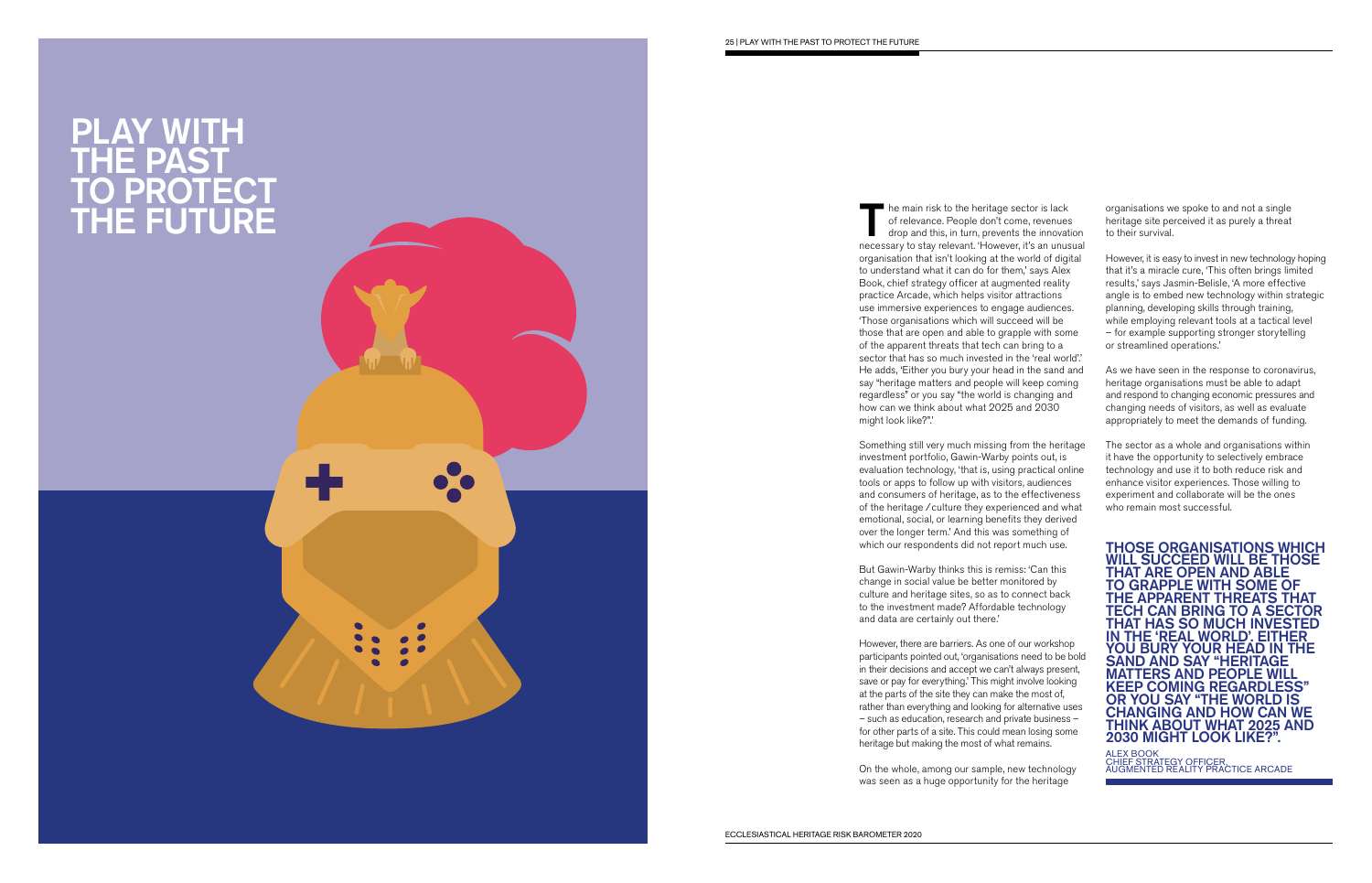

Knowing where to begin can often be the biggest challenge to starting something new. We wanted to share some fantastic examples of the use of tech. From newsletters to events, using virtual reality to inform and engage audiences, through to managing buildings or training staff for the future, there are so many ways tech can be used to help heritage organisations thrive.

We hope you enjoy reading about what is possible and that these examples inspire you to embrace technology in your organisation.

#### WESTON PARK

Weston Park's augmented reality experience, The Enchanted Glen, encourages visitors to discover characters from 100-year-old fairy stories and poetry by Park resident Lady Diana Bridgeman. Visitors download the Enchanted Glen App, find trigger points and create their own adventures. The site worked with Stoke-on-Trent based video and production company Inspired Film and Video and app developers ohh-AR to create the experience.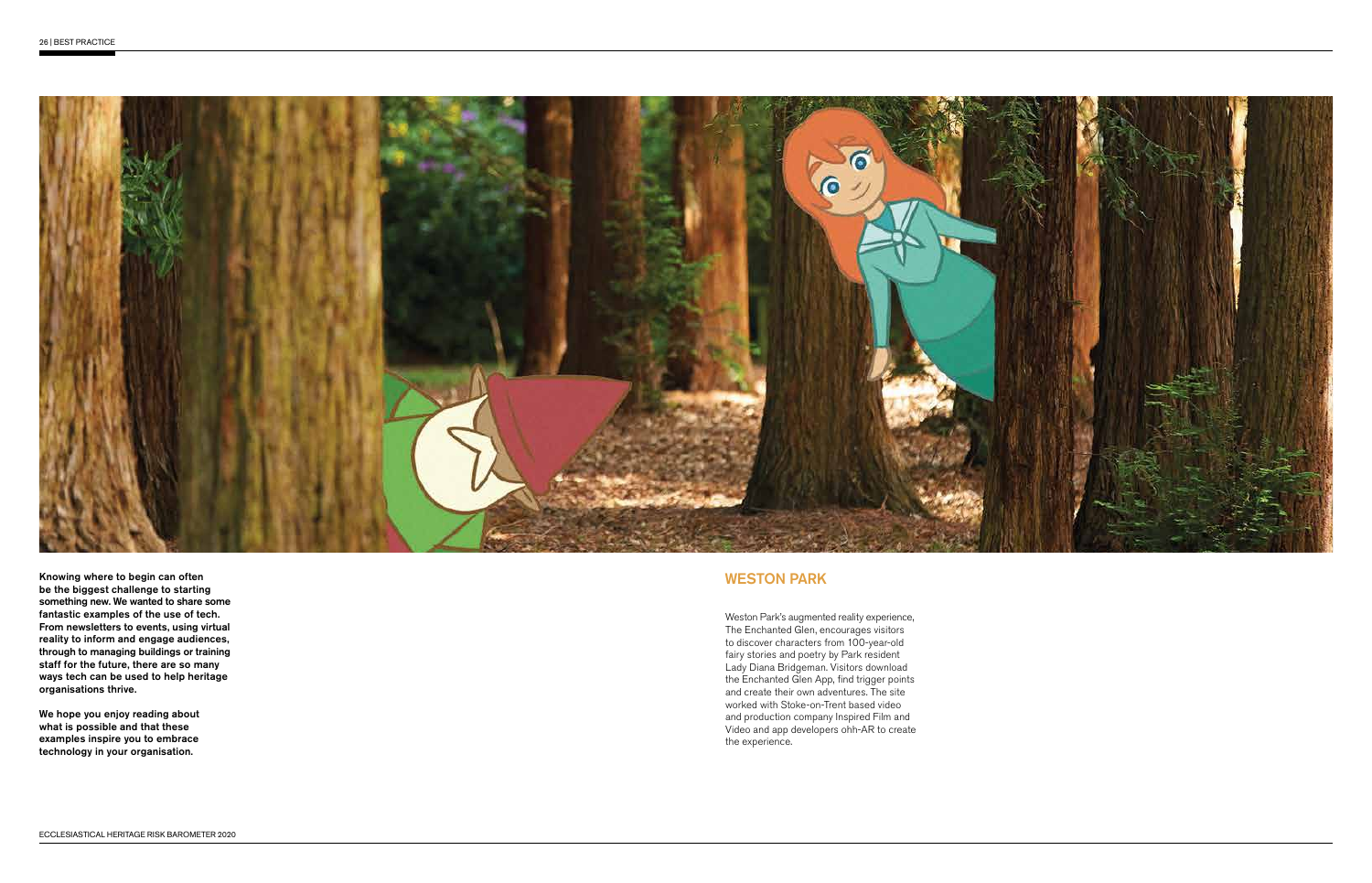



Credit: English Heritage

#### ENGLISH HERITAGE

Back in 2017 English Heritage installed a virtual reality tour of St Augustine's Abbey in Kent, following a research partnership with the University of Kent. English Heritage also worked with VR company BlockWorks in 2018 as part of its #LoveCastles season. The company helped English Heritage rebuild Kenilworth Castle in Minecraft and hosted workshops at Kenilworth and Dover Castles. Workshop participants were given VR headsets to see their work in 3D. 'For things like this to work,' says BlockWorks' James Delaney, 'you have to have in place a long-term digital strategy rather than something that's just there as a media hit. It's about a programme of activities or a good solid plan.'



#### THE HERITAGE ALLIANCE

The Heritage Alliance runs multiple digital communications channels, including a website; direct emails from its CEO to members; 'Heritage Update', a fortnightly newsletter going to over 14k inboxes, keeping the sector abreast of the latest news and events; and its social media channels, engaging more than 24k followers. The Heritage Alliance has also started to live-stream some of its events on Twitter via Periscope.



CULTURE&

Culture&'s New Museum School programme provides one-year accredited traineeships, leading to an RQF Level 3 Diploma in Cultural Heritage. The course includes training in conservation, collections management, digitisation, public engagement and traditional restoration skills. The course partners with organisations such as English Heritage, Museum of London

and Bletchley Park Trust.

#### KENWOOD HOUSE

The 18th-century Kenwood House in London has piloted cutting-edge technology to monitor and manage building services. The estates team has installed battery-operated sensors to discreetly monitor environmental changes within the building. The real-time, 24/7 monitoring, part of Ecclesiastical's loss prevention innovation programme, helps pre-empt and prevent damage, breakdowns and emergencies as well as showing how energy usage can be reduced and informing a more proactive maintenance approach.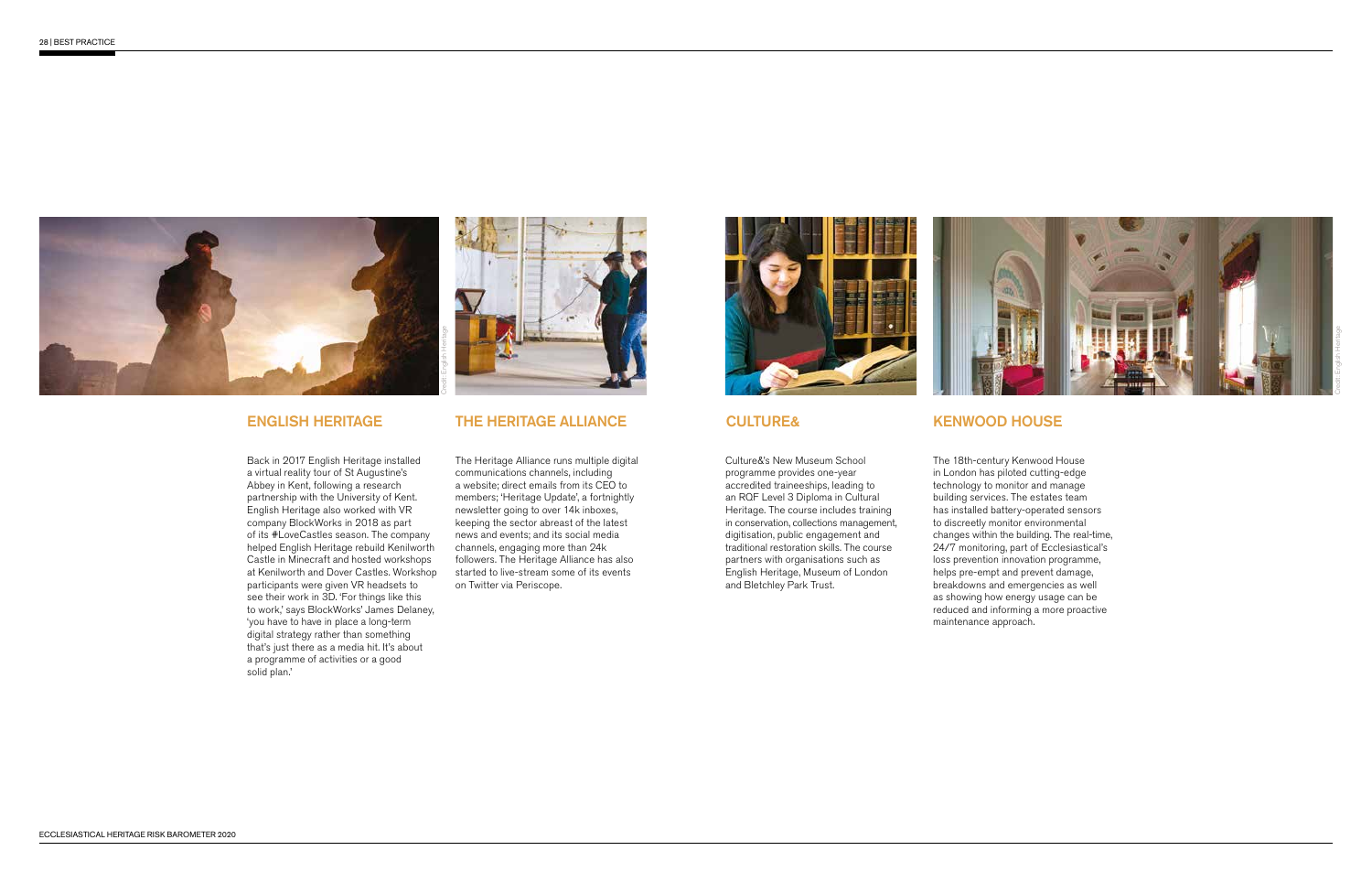

#### **Contributors**

We would like to thank the following people for participating in our panel discussions and contributing to the report:

 – Director of Fundraising, South Georgia Heritage Trust Andrew Davies – Development Director, Westcott House

Dr Alejandra Albuerne – Lecturer in Sustainable Heritage University College London (UCL)

Alex Book – Chief Strategy Officer Arcade

 – Conservation Manager and Surveyor Alastair Dick-Cleland Landmark Trust

 – Senior Estates Manager Nicola Duncan-Finn English Heritage

Tamsin Cooke – Heritage at Risk Projects Officer Historic England

– Senior Evaluation Officer, Social and Economic Research Historic England

James Delaney – Founder and Managing Director BlockWorks

– Government Disability Champion, Heritage and Countryside

- Chief Executive Officer
- Royal Greenwich Heritage Trust

Dr Kalliopi Fouseki

– Senior Lecturer and Course Director for MSc in Sustainable Heritage University College London (UCL)

Andy Gawin-Warby – Senior Partner Envoy Partnership

Lizzie Glithero-West

– Chief Executive Heritage Alliance

#### Alex Hayes

#### Dr Heather Smith

– Equality Specialist, National Trust

#### Tracy Stringfellow

#### Sources

1<https://www.gov.uk/government/publications/culture>is-digital/culture-is-digital-june-2019-progress-report

2<https://www.ecclesiastical.com/media-centre/have-we>lost-our-love-of-heritage/

3<https://historicengland.org.uk/coronavirus/heritage>sector/survey/

4<https://royalcentral.co.uk/interests/residences>/ historic-royal-palaces-report-95-million-shortfall-infnances-144494/

5<https://historicengland.org.uk/content/heritage-counts>/ pub/2019/skill-gaps-needs-in-the-heritage-sector-pdf/

6<https://www.ecclesiastical.com/media-centre/heritage>cyber-research-2019/

7<https://charitydigital.org.uk/heritage-digital>

#### Useful links

#### Culture is Digital – Department for Digital, Culture, Media and Sport 2019

<https://assets.publishing.service.gov.uk/government>/ uploads/system/uploads/attachment\_data/file/686725/ Culture\_is\_Digital\_Executive\_summary\_\_1\_.pdf

#### Heritage Digital

Heritage Digital is a project supported by the National Lottery Heritage Fund Digital Skills for Heritage funding stream, aiming to increase the amount of free digital skills training and support available to heritage organisations. <https://charitydigital.org.uk/heritage-digital>

The Heritage Volunteering Group <http://www.heritagevolunteeringgroup.org.uk>/

#### Cyber security

Ecclesiastical risk management <https://www.ecclesiastical.com/risk-management>/ cyber-security/ The National Cyber Security Centre <https://www.ncsc.gov.uk>/

#### **MAIN RISK** TO THE HERITAGE SECTOR IS LACK OF RELEVANCE – THOSE WILLING TO EXPERIMENT AND COLLABORATE WILL BE THE ONES WHO REMAIN MOST **SUCCESSFUL**